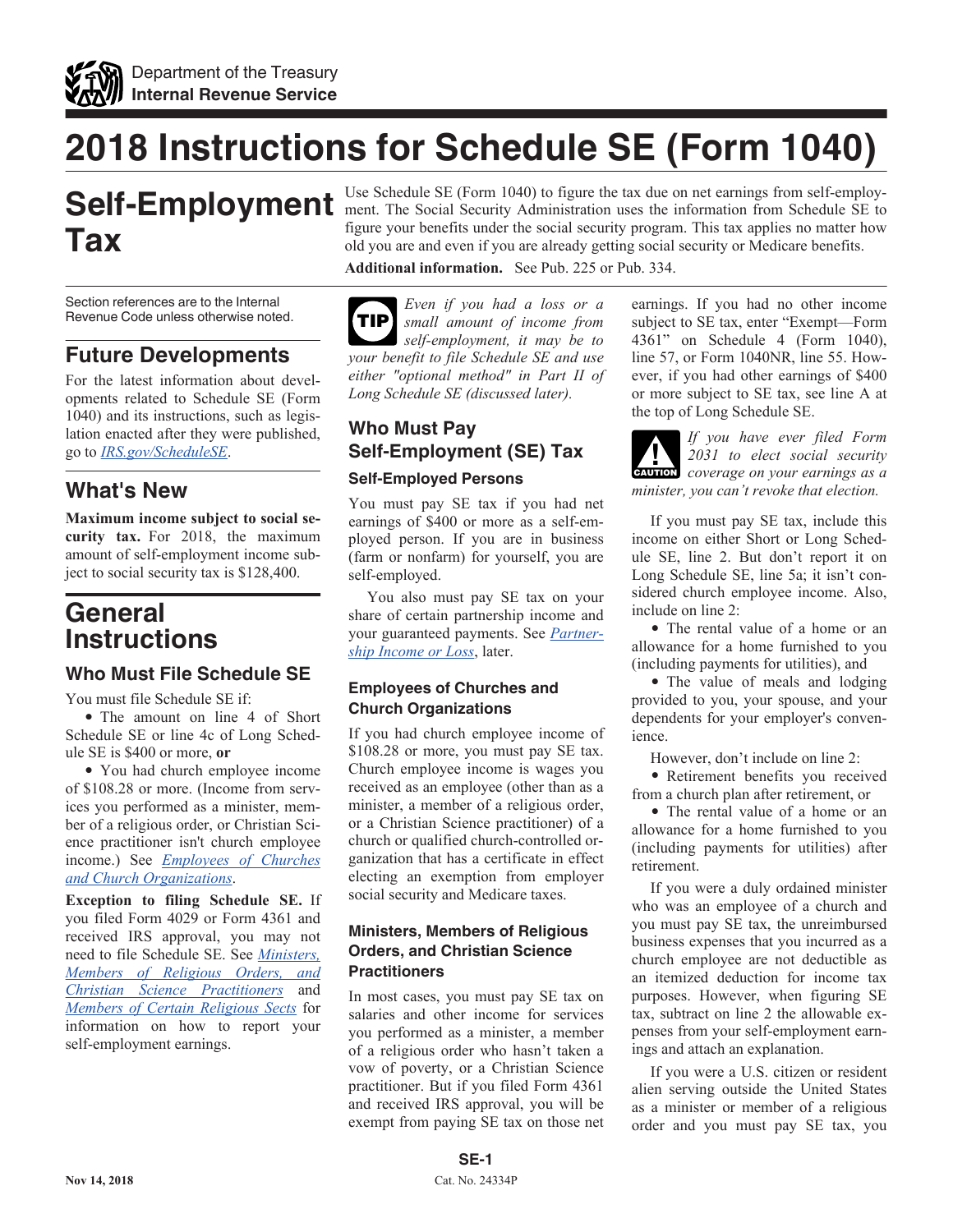<span id="page-1-0"></span>can't reduce your net earnings by the foreign earned income exclusion or the foreign housing exclusion or deduction.

See Pub. 517 for details.

### **Members of Certain Religious Sects**

If you have conscientious objections to social security insurance because of your membership in and belief in the teachings of a religious sect recognized as being in existence at all times since December 31, 1950, and which has provided a reasonable level of living for its dependent members, you are exempt from SE tax if you received IRS approval by filing Form 4029. In this case, don't file Schedule SE. Instead, enter "Exempt—Form 4029" on Schedule 4 (Form 1040), line 57, or Form 1040NR, line 55. See Pub. 517 for details.

### **U.S. Citizens Employed by Foreign Governments or International Organizations**

You must pay SE tax on income you earned as a U.S. citizen employed by a foreign government (or, in certain cases, by a wholly owned instrumentality of a foreign government or an international organization under the International Organizations Immunities Act) for services performed in the United States, Puerto Rico, Guam, American Samoa, the Commonwealth of the Northern Mariana Islands, or the U.S. Virgin Islands. Report income from this employment on either Short or Long Schedule SE, line 2. If you performed services elsewhere as an employee of a foreign government or an international organization, those earnings are exempt from SE tax.

**Exception—Dual citizens.** A person with dual U.S.-foreign citizenship generally is considered to be a U.S. citizen for social security purposes. However, if you are a U.S. citizen and also a citizen of a country with which the United States has a bilateral social security agreement, other than Canada or Italy, your work for the government of that foreign country is always exempt from U.S. social security taxes. For further information about these agreements, see the exception shown in the next section.

### **U.S. Citizens or Resident Aliens Living Outside the United States**

If you are a self-employed U.S. citizen or resident alien living outside the United States, in most cases you must pay SE tax. You can't reduce your foreign earnings from self-employment by your foreign earned income exclusion.

**Exception.** The United States has social security agreements with many countries to eliminate dual taxes under two social security systems. Under these agreements, you generally must pay social security and Medicare taxes to only the country in which you live.

The United States now has social security agreements with the following countries: Australia, Austria, Belgium, Brazil, Canada, Chile, Czech Republic, Denmark, Finland, France, Germany, Greece, Hungary, Ireland, Italy, Japan, Luxembourg, the Netherlands, Norway, Poland, Portugal, South Korea, Spain, Slovak Republic, Sweden, Switzerland, the United Kingdom, and Uruguay.

If you have questions about international social security agreements, or to see if any additional agreements have been entered into, you can visit the Social Security Administration's (SSA's) International Programs website at *[SSA.gov/international](https://www.ssa.gov/international)*. The website also provides contact information for questions about benefits and the agreements.

If your self-employment income is exempt from SE tax, you should get a statement from the appropriate agency of the foreign country verifying that your self-employment income is subject to social security coverage in that country. If the foreign country won't issue the statement, contact the SSA Office of International Programs. Don't complete Schedule SE. Instead, attach a copy of the statement to Form 1040 and enter "Exempt, see attached statement" on Schedule 4 (Form 1040), line 57.

#### **Nonresident Alien**

If you are a self-employed nonresident alien living in the United States, you must pay SE tax if an international social security agreement in effect determines that you are covered under the U.S. social security system. See *Exception* under *U.S. Citizens or Resident Aliens Living Outside the United States*, earlier, for information about international social security agreements. If your self-employment income is subject to SE tax, complete Schedule SE and file it with your Form 1040NR.

### **Chapter 11 Bankruptcy Cases**

While you are a debtor in a chapter 11 bankruptcy case, your net profit or loss from self-employment (for example, from Schedule C or Schedule F) won't be included in your Form 1040 income. Instead, it will be included on the income tax return (Form 1041) of the bankruptcy estate. However, you (not the bankruptcy estate) are responsible for paying SE tax on your net earnings from self-employment.

Enter on the dotted line to the left of Schedule SE, line 3, "Chap. 11 bankruptcy income" and the amount of your net profit or (loss). Combine that amount with the total of lines 1a, 1b, and 2 (if any) and enter the result on line 3.

For other reporting requirements, see *Chapter 11 Bankruptcy Cases* in the Instructions for Form 1040.

### **More Than One Business**

If you had two or more businesses subject to self-employment tax, your net earnings from self-employment are the combined net earnings from all of your businesses. If you had a loss in one business, it reduces the income from another. Figure the combined SE tax on one Schedule SE.

### **Joint Returns**

Show the name of the spouse with self-employment income on Schedule SE. If both spouses have self-employment income, each must file a separate Schedule SE. However, if one spouse qualifies to use Short Schedule SE (front of form) and the other must use Long Schedule SE (back of form), both can use the same form. One spouse should complete the front and the other the back.

Include the total profits or losses from all businesses on Form 1040. Enter the combined SE tax on Schedule 4 (Form 1040), line 57.

### **Community Income**

If any of the income from a business (including farming) is community income, then the income and deductions are reported as follows.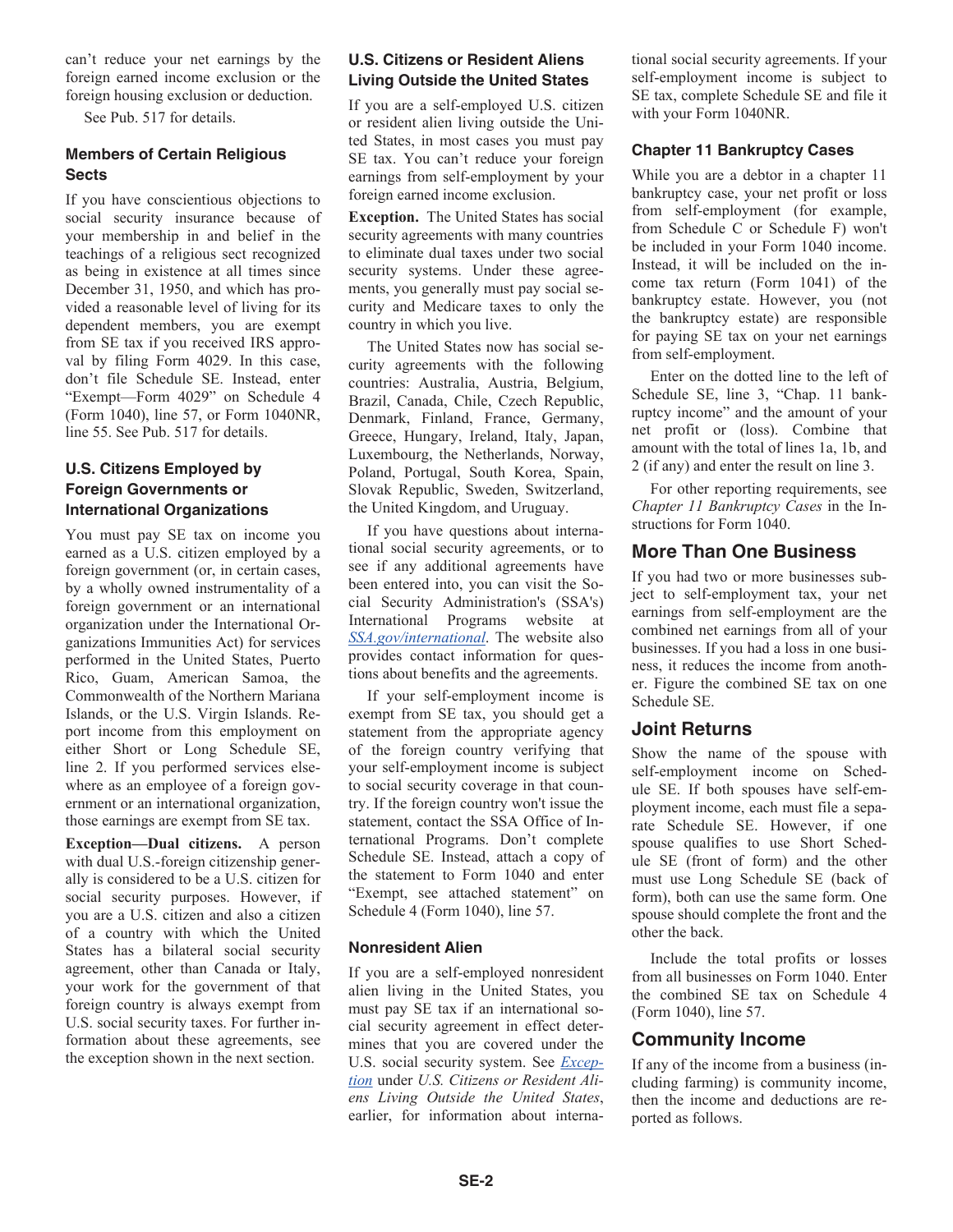• If only one spouse participates in the business, all of the income from that business is the self-employment earnings of the spouse who carried on the business.

• If both spouses participate, the income and deductions are allocated to the spouses based on their distributive shares.

• If either or both spouses are partners in a partnership, see *[Partnership In](#page-3-0)[come or Loss](#page-3-0)*, later.

• If both spouses elected to treat the business as a qualifying joint venture, see *Qualified Joint Ventures*, later.

**Married filing separately.** If you and your spouse had community income and file separate returns, attach Schedule SE to the return of each spouse with self-employment earnings under the rules described earlier. Also attach Schedule(s) C, C-EZ, or F (showing the spouse's share of community income and expenses) to the return of each spouse.

*Spouse who carried on the business.*  If you are the only spouse who carried on the business, you must include on Schedule SE, line 3, the net profit or (loss) reported on the other spouse's Schedule C, C-EZ, or F (except in those cases described later under *[Income and](#page-4-0) [Losses Not Included in Net Earnings](#page-4-0) [From Self-Employment](#page-4-0)*). Enter on the dotted line to the left of Schedule SE, line 3, "Community income taxed to spouse" and the amount of any net profit or (loss) allocated to your spouse as community income. Combine that amount with the total of lines 1a, 1b, and 2. Enter the result on line 3.

*Spouse who didn't carry on the business.* If you aren't the spouse who carried on the business and you had no other income subject to SE tax, enter "Exempt community income" on Schedule 4 (Form 1040), line 57, or Form 1040NR, line 55. Don't file Schedule SE.

But if you have \$400 or more of other earnings subject to SE tax, you must file Schedule SE. Include on Schedule SE, line 1a or 2, the net profit or (loss) from Schedule(s) C, C-EZ, or F allocated to you as community income. On the dotted line to the left of Schedule SE, line 3, enter "Exempt community income" and the allocated amount. Figure the amount to enter on line 3 as follows.

• If the allocated amount is a net profit, subtract it from the total of lines 1a, 1b, and 2.

• If the allocated amount is a loss, treat it as a positive amount and add it to the total of lines 1a, 1b, and 2.

*Community income included on Schedule(s) C, C-EZ, or F must*  **b**e divided for income tax pur*poses based on the community property laws of your state. See Pub. 555 for more information.*

### **Qualified Joint Ventures**

If you and your spouse materially participate as the only members of a jointly owned and operated business, and you file a joint return for the tax year, you can make a joint election to be taxed as a qualified joint venture instead of a partnership. For information on what it means to materially participate, see *Material participation* in the Instructions for Schedule C.

To make this election, you must divide all items of income, gain, loss, deduction, and credit attributable to the business between you and your spouse in accordance with your respective interests in the venture. Each of you must file a separate Schedule C, C-EZ, or F. On each line of your separate Schedule C, C-EZ, or F, you must enter your share of the applicable income, deduction, or loss. Each of you also must file a separate Schedule SE to pay SE tax, as applicable.

For more information on qualified joint ventures, go to *[IRS.gov/QJV](https://www.irs.gov/qjv)*.

**Rental real estate business.** If you and your spouse make the election to be taxed as a qualified joint venture for your rental real estate business, the income generally isn't subject to SE tax. To indicate that election, be sure to check the "QJV" box in Part I, line 2, of each Schedule E that the rental property is listed on. Don't file Schedule SE unless you have other income subject to SE tax. For an exception to this income not being subject to SE tax, see item 3 under *[Other Income and Losses Inclu](#page-3-0)[ded in Net Earnings From Self-Employ](#page-3-0)[ment](#page-3-0)*, later.

If you and your spouse make the election for a farm rental business that you report on Form 4835, Farm Rental Income and Expenses, each of you must file a separate Form 4835 to report your share of farm rental income based on crops or livestock produced by the tenant. Don't file Schedule SE unless you have other income subject to the SE tax.

### **Fiscal Year Filers**

If your tax year is a fiscal year, use the tax rate and annual earnings limit that apply at the time the fiscal year begins. Don't prorate the tax or annual earnings limit for a fiscal year that overlaps the date of a change in the tax or annual earnings limit.

# **Line Instructions**

Read the flowchart on page 1 of Schedule SE to see if you can use Section A—Short Schedule SE, or if you must use Section B—Long Schedule SE. For either section, you will need to figure your net earnings from self-employment. To find out what is included as net earnings from self-employment, see *[Net](#page-3-0) [Earnings From Self-Employment](#page-3-0)*, later.



*Enter all negative amounts in parentheses.*

### **You Have Only Church Employee Income Subject to SE Tax**

If your only income subject to SE tax is church employee income (described earlier under *[Employees of Churches and](#page-0-0) [Church Organizations](#page-0-0)*), skip lines 1 through 4b. Enter -0- on line 4c and go to line 5a.

**Note.** Income from services you perform as a minister, a member of a religious order, or a Christian Science practitioner **isn't** church employee income.

### **Line 1b (Short or Long Schedule SE)**

If you were receiving social security retirement or social security disability benefits at the time you received your Conservation Reserve Program (CRP) payment(s), enter the amount of your taxable CRP payment(s) on line 1b. These payments are included on Schedule F, line 4b, or listed on Schedule K-1 (Form 1065), box 20, code Z (if a 2017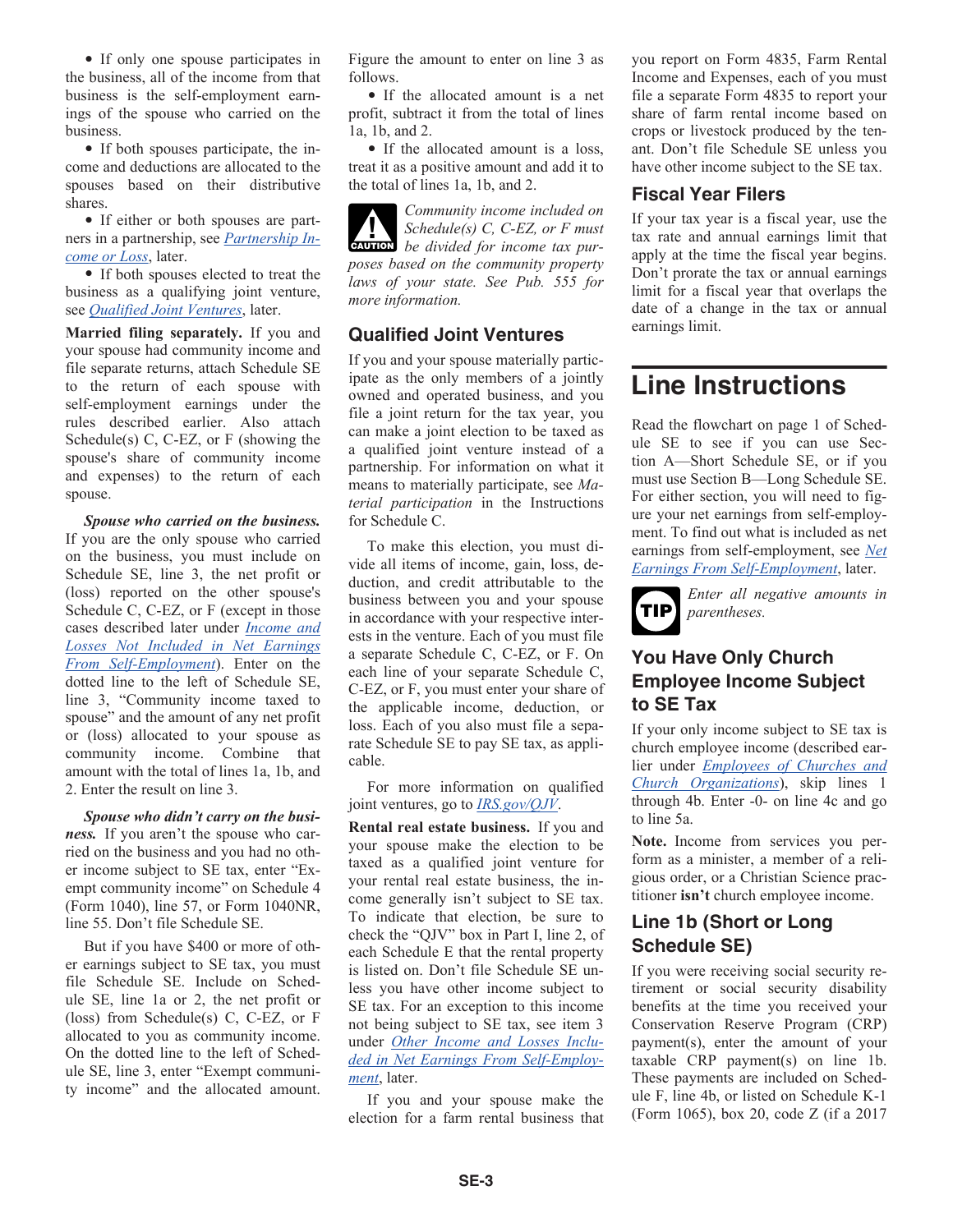<span id="page-3-0"></span>Schedule K-1) or code AH (if a 2018 Schedule K-1).

### **Line 4 (Short Schedule SE)**

If line 4 is less than \$400 and you have an amount on line 1b, combine lines 1a and 2.

• If the total of lines 1a and 2 is \$434 or more, file Schedule SE (completed through line 4) with your tax return. Enter -0- on Schedule 4 (Form 1040), line 57, or Form 1040NR, line 55.

• If the total of lines 1a and 2 is less than \$434, **don't** file Schedule SE unless you choose to use an optional method for figuring your SE tax.

### **Lines 4a Through 4c (Long Schedule SE)**

If both lines 4a and 4c are less than \$400 and you have an amount on line 1b, combine lines 1a and 2.

• If the total of lines 1a and 2 is \$434 or more, file Schedule SE (completed through line 4c) with your tax return. Enter -0- on Schedule 4 (Form 1040), line 57,\* or Form 1040NR, line 55.\*

• If the total of lines 1a and 2 is less than \$434, **don't** file Schedule SE unless you choose to use an optional method to figure your SE tax.

\**If you also have church employee income (described earlier under* [Employ](#page-0-0)[ees of Churches and Church Organiza](#page-0-0)[tions](#page-0-0)*), also complete lines 5a and 5b. Complete the rest of Schedule SE, as appropriate.*

## **Additional Medicare Tax**

A 0.9% Additional Medicare Tax may apply to you if the total amount from line 4 (Short Schedule SE) or line 6 (Long Schedule SE) of all your Schedules SE exceeds one of the following threshold amounts (based on your filing status).

• Married filing jointly—\$250,000

- Married filing
- separately—\$125,000

• Single, Head of household, or Qualifying widow(er)—\$200,000

If you have both wages and self-employment income, the threshold amount for applying the Additional Medicare Tax on the self-employment income is reduced (but not below zero) by the amount of wages subject to Additional Medicare Tax.

Use Form 8959, Additional Medicare Tax, to figure this tax. For more information, see the Instructions for Form 8959, or go to *[IRS.gov/ADMT](https://www.irs.gov/admt)*.

## **Net Earnings From Self-Employment**

In most cases, net earnings include your net profit from a farm or nonfarm business.

### **Partnership Income or Loss**

If you were a general or limited partner in a partnership, include on line 1a or line 2, whichever applies, the amount of net earnings from self-employment from Schedule K-1 (Form 1065), box 14, code A, and Schedule K-1 (Form 1065-B), box 9, code J1. General partners should reduce this amount by certain expenses before entering it on Schedule SE. See your Schedule K-1 instructions. If you reduce the amount you enter on Schedule SE, you must attach an explanation. Limited partners should include only guaranteed payments for services actually rendered to or on behalf of the partnership.

If a partner died and the partnership continued, include in self-employment income the deceased's distributive share of the partnership's ordinary income or loss through the end of the month in which he or she died. See section 1402(f).

If you were married and both you and your spouse were partners in a partnership, each of you must report your net earnings from self-employment from the partnership. Each of you must file a separate Schedule SE and report the partnership income or loss on Schedule E (Form 1040), Part II, for income tax purposes. If only one of you was a partner in a partnership, the spouse who was the partner must report his or her net earnings from self-employment from the partnership.

**Community income.** Your own distributive share of partnership income is included in figuring your net earnings from self-employment. Unlike the division of that income between spouses for figuring income tax, no part of your share can be included in figuring your

spouse's net earnings from self-employment.

### **Share Farming**

You are considered self-employed if you produce crops or livestock on someone else's land for a share of the crops or livestock produced (or a share of the proceeds from the sale of them). This applies even if you paid another person (an agent) to do the actual work or management for you. Report your net earnings for income tax purposes on Schedule F (Form 1040) and for SE tax purposes on Schedule SE. See Pub. 225 for details.

### **Other Income and Losses Included in Net Earnings From Self-Employment**

1. Rental income from a farm if, as landlord, you materially participated in the production or management of the production of farm products on this land. This income is farm earnings. To determine whether you materially participated in farm management or production, don't consider the activities of any agent who acted for you. The material participation tests for landlords are explained in Pub. 225.

2. Cash or a payment-in-kind from the Department of Agriculture for participating in a land diversion program.

3. Payments for the use of rooms or other space when you also provided substantial services for the convenience of your tenants. Examples are hotel rooms, boarding houses, tourist camps or homes, trailer parks, parking lots, warehouses, and storage garages. See Pub. 334 for more information.

4. Income from the retail sale of newspapers and magazines if you were age 18 or older and kept the profits.

5. Income you receive as a direct seller. Newspaper carriers or distributors of any age are direct sellers if certain conditions apply. See Pub. 334 for details.

6. Amounts received by current or former self-employed insurance agents and salespersons that are:

a. Paid after retirement but figured as a percentage of commissions received from the paying company before retirement,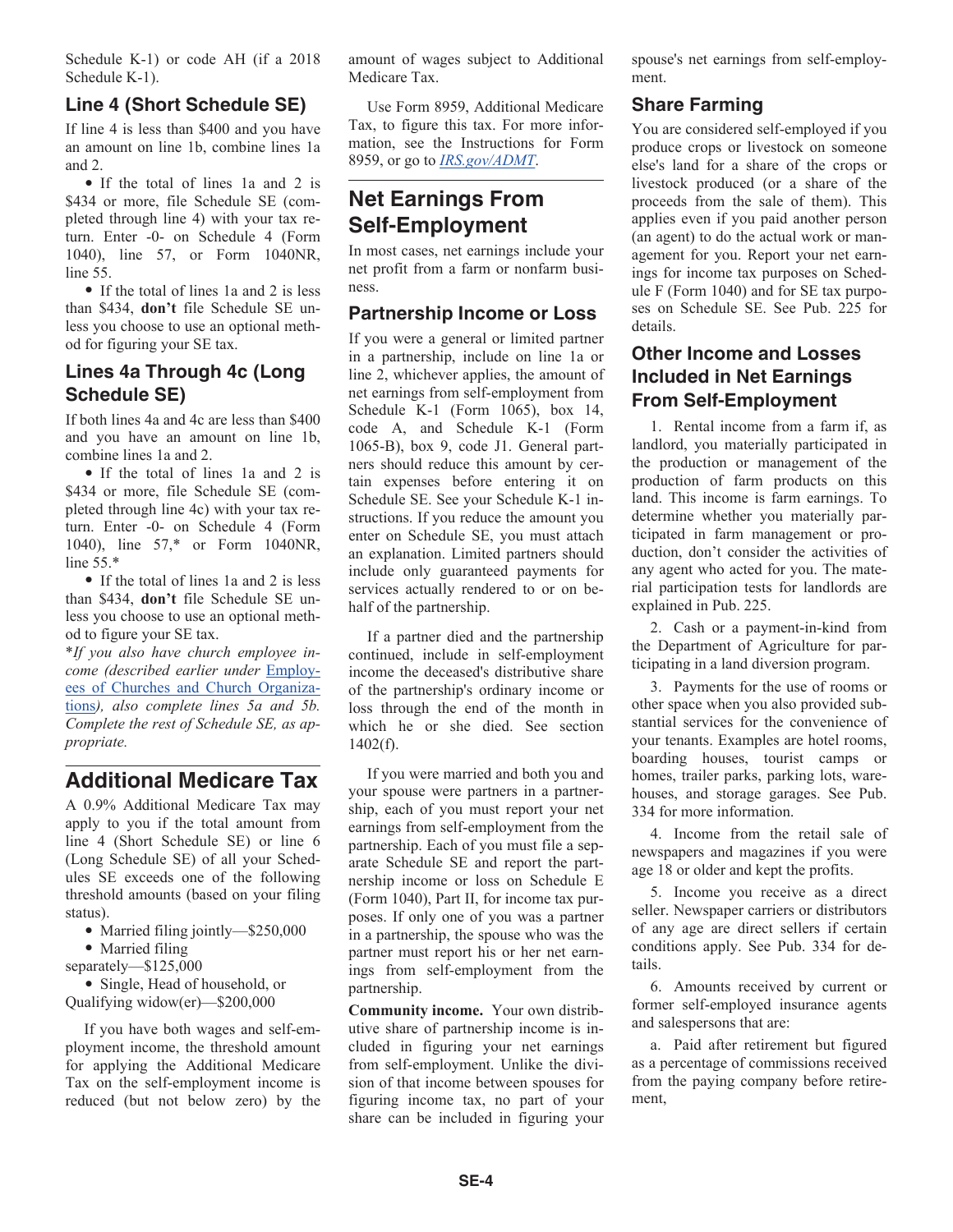b. Renewal commissions, or

<span id="page-4-0"></span>c. Deferred commissions paid after retirement for sales made before retirement.

However, certain termination payments received by former insurance salespersons aren't included in net earnings from self-employment (as explained in item 10 under *Income and Losses Not Included in Net Earnings From Self-Employment*).

7. Income of certain crew members of fishing vessels with crews of normally fewer than 10 people. See Pub. 334 for details.

8. Fees as a state or local government employee if you were paid only on a fee basis and the job wasn't covered under a federal-state social security coverage agreement.

9. Interest received in the course of any trade or business, such as interest on notes or accounts receivable.

10. Fees and other payments received by you for services as a director of a corporation.

11. Recapture amounts under sections 179 and 280F that you included in gross income because the business use of the property dropped to 50% or less. Don't include amounts you recaptured on the disposition of property. See Form 4797.

12. Generally, fees you received as a professional fiduciary. This also may apply to fees paid to you as a nonprofessional fiduciary if the fees relate to active participation in the operation of the estate's business, or the management of an estate that required extensive management activities over a long period of time.

13. Gain or loss from section 1256 contracts or related property by an options or commodities dealer in the normal course of dealing in or trading section 1256 contracts.

### **Income and Losses Not Included in Net Earnings From Self-Employment**

1. Salaries, fees, and other income subject to social security or Medicare tax that you received for performing services as an employee, including services performed as an employee under the railroad retirement system. This includes services performed as a public official

(except as a fee basis government employee as explained in item 8 under *[Oth](#page-3-0)[er Income and Losses Included in Net](#page-3-0)  [Earnings From Self-Employment](#page-3-0)*, earlier).

2. Fees received for services performed as a notary public. If you had no other income subject to SE tax, enter "Exempt—Notary" on Schedule 4 (Form 1040), line 57. Don't file Schedule SE. However, if you had other earnings of \$400 or more subject to SE tax, enter "Exempt—Notary" and the amount of your net profit as a notary public from Schedule C or Schedule C-EZ on the dotted line to the left of Schedule SE, line 3. Subtract that amount from the total of lines 1a, 1b, and 2, and enter the result on line 3.

3. Income you received as a retired partner under a written partnership plan that provides for lifelong periodic retirement payments if you had no other interest in the partnership and didn't perform services for it during the year.

4. Income from real estate rentals if you didn't receive the income in the course of a trade or business as a real estate dealer. Report this income on Schedule E.

5. Income from farm rentals (including rentals paid in crop shares) if, as landlord, you didn't materially participate in the production or management of the production of farm products on the land. See Pub. 225 for details. Report this income on Form 4835. Use two Forms 4835 if you and your spouse made an election to be taxed as a qualified joint venture.

6. Payments you receive from the Conservation Reserve Program if you are receiving social security benefits for retirement or disability. Deduct these payments on line 1b of Schedule SE.

7. Dividends on shares of stock and interest on bonds, notes, or other evidence of indebtedness issued with interest coupons or in registered form by any corporation (including those issued by a government or its political subdivision), if you didn't receive the income in the course of your trade or business as a dealer in stocks or securities.

8. Gain or loss from:

a. The sale or exchange of a capital asset;

b. The sale, exchange, involuntary conversion, or other disposition of property unless the property is stock in trade or other property that would be includible in inventory, or held primarily for sale to customers in the ordinary course of the business; or

c. Certain transactions in timber, coal, or domestic iron ore.

9. Net operating losses from other years.

10. Termination payments you received as a former insurance salesperson if all of the following conditions are met.

a. The payment was received from an insurance company because of services you performed as an insurance salesperson for the company.

b. The payment was received after termination of your agreement to perform services for the company.

c. You didn't perform any services for the company after termination and before the end of the year in which you received the payment.

d. You entered into a covenant not to compete against the company for at least a 1-year period beginning on the date of termination.

e. The amount of the payment depended primarily on policies sold by or credited to your account during the last year of the agreement, or the extent to which those policies remain in force for some period after termination, or both.

f. The amount of the payment didn't depend to any extent on length of service or overall earnings from services performed for the company (regardless of whether eligibility for the payment depended on length of service).

### **Statutory Employee Income**

If you were a statutory employee, don't include the net profit or (loss) from Schedule C, line 31 (or the net profit from Schedule C-EZ, line 3), on Short or Long Schedule SE, line 2. But if you file Long Schedule SE, be sure to include statutory employee social security wages and tips from Form W-2 on line 8a.